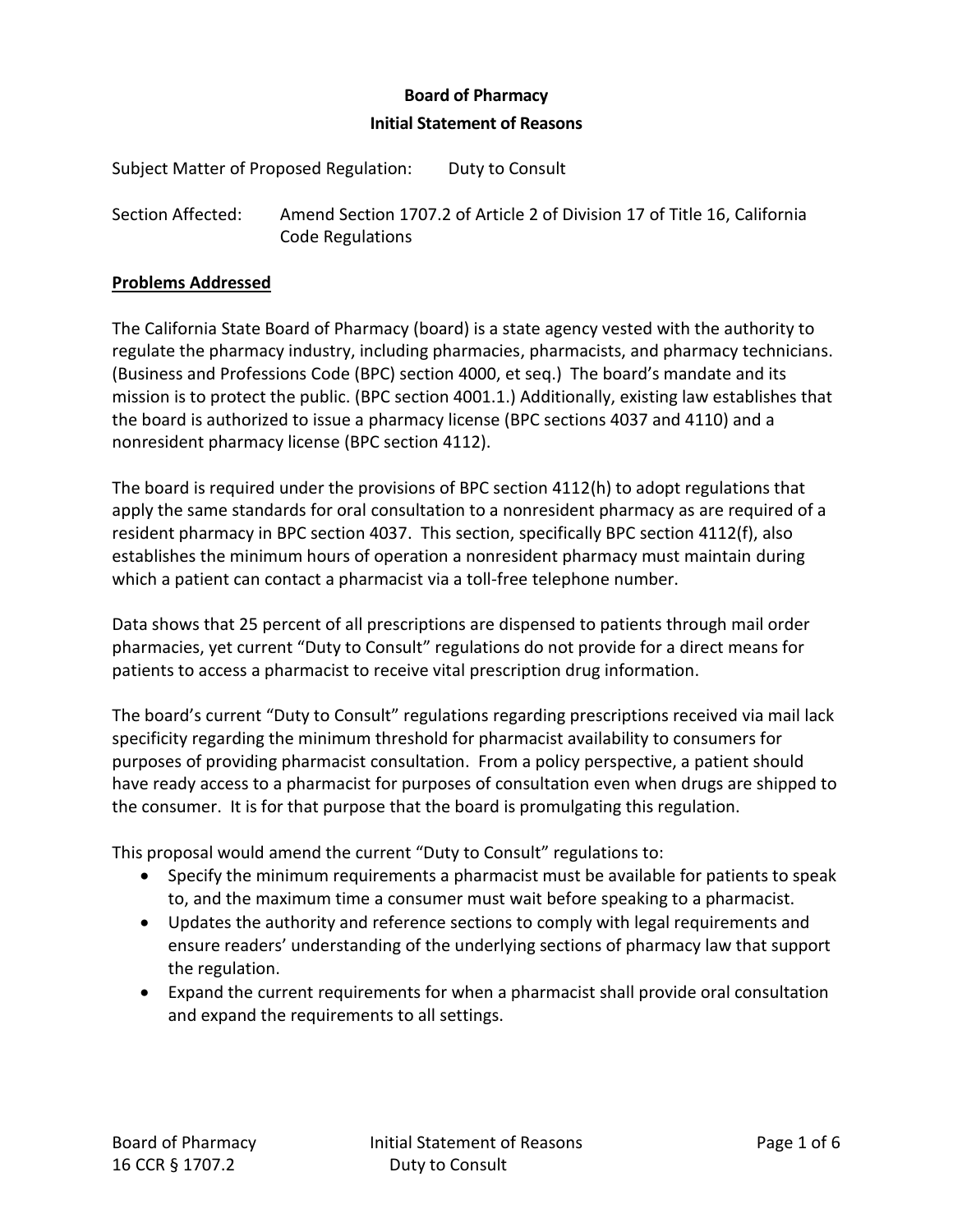# **Benefits**

The regulation will ensure patients have efficient access to a pharmacist to provide oral consultation irrespective of the location of the patient and the pharmacy. This will enable patients to have ready access to vital prescription information, resulting in improved patient outcomes, better medication adherence and reduced risks that can result from improper administration, drug interactions and a lack of understanding of drug warnings and side effects.

### **Specific Purpose of Proposed Changes and Rationale**

The board's proposal makes the following change:

### **Amend Section 1707.2 of Article 2 of Division 17 of Title 16 of the CCR**

Subsection (a) is amended to remove the word "care" immediately preceding "settings". This change is made to clarify that the duty to consult applies in all pharmacy settings, including where drugs are dispensed outside of a traditional "care" setting. This is necessary to eliminate any possible confusion that there may be pharmacy settings where oral consultation is not required. Such patient consultation is required in all such settings, and the use of the word "care" is unnecessary and a source of confusion. There is also no legitimate basis to treat pharmacists in traditional care settings differently from pharmacists in other settings. The proposed amendment corrects this possible incongruity.

Subsection (a)(1) is amended to remove the word "or" because former Subsections (b)(1)(A) and (B) were incorporated into the list of when a pharmacist shall provide oral consultation. A semi-colon was added to Subsection (a)(2) for this reason as well, to ensure grammatical consistency in the regulation.

Subsection (b)(1) was deleted because the regulation is being updated to include all pharmacy settings. The duty to consult should not be different when the patient or patient's agent is present or not present. Deleting this distinction and requiring that all pharmacists in any setting consult when one of the four situations listed occurs is necessary to protect the public. Patients should have an oral consultation when the prescription drug has not previously been dispensed or when the drug has not previously been dispensed in the same dosage form, strength, or with the same written instructions regardless of whether the patient or patient's agent is present. Patients in all settings should be educated about a new prescription drug so that they may understand and manage their medication. Patients in all settings should also be consulted when their medication or regiment has been altered so that they are aware of the changes and how that might affect them. Finally, this change makes the regulations consistent with the requirements set forth in Business and Professions Code Section 4112(h), which requires identical standards for in-state and out-of-state pharmacies.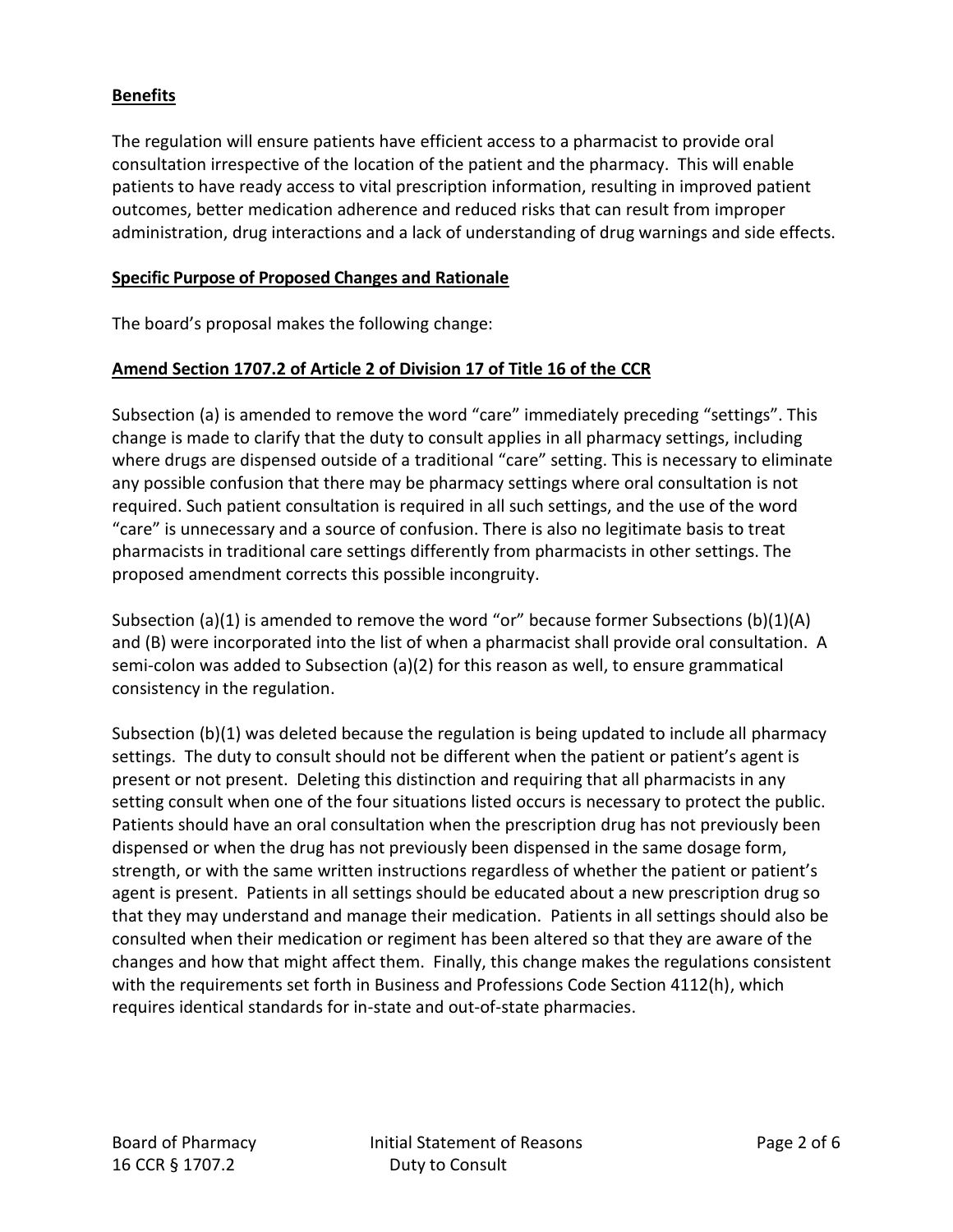Former Subsection (b)(1)(A) and (B) are moved up and renumbered (a)(3) and (a)(4) respectively to make the numbering consistent with the changes to the regulation. Placing all the requirements for the instances where a consult by a pharmacist is required is necessary for reasons already discussed in connection with subsection (a) and (b)(1).

Subsection (b) paragraph (1) is renumbered and revised to add "patient" before the word "agent" for consistency throughout the regulation, commas to make the sentence grammatically correct, and "or delivery" to make it clear that the subsection also includes pharmacies that may offer a delivery service of medication to patients. The phrase, "the patient receives written notice", was moved and included in both subparagraphs (A) and (B) of this Subsection to clarify the expectations of the written notice. None of these changes are substantive changes.

Subsection (b) paragraph (1) subparagraph (A), previously included in section (b)(2), now includes "the patient receives written notice" to clarify that when the patient or patient's agent is not present, written notice must be provided. "And" has been moved because an additional requirement has been added and therefore is no longer needed in this place. These changes are not substantive changes.

Subsection (b) paragraph (1) subparagraph (B), formerly (b)(2), is renumbered and revised to provide clarity to the regulated public that the pharmacy shall provide, in writing, the hours that the consultation is available. Absent this amendment, it may be unclear to pharmacies how it should provide this information. This amendment also ensures that the patient is aware of the times that the consultation can be given so that he or she can call the telephone number at a time when a pharmacist will be able to consult, and requires the pharmacy to be transparent and accountable for certain times that the consult can take place.

Subsection  $(b)(1)(C)$  is added to the regulations to outline the parameters for pharmacist availability for consultation. Consistent with the provisions of BPC 4112, a pharmacist must be available to speak to a patient no less than 6 days a week, and for a minimum of 40 hours per week. Further, the addition establishes the requirement that a pharmacist is available to speak with the patient or patient's agent during regular hours of operation, within ten minutes of the call, on average, or schedule a return call. The board chose to include "during its regular hours of operation" to be clear that a pharmacy does not have to answer a phone call within ten minutes if they are not open, and to be consistent with the statute that governs the nonresident pharmacies. "Within an average of ten minutes or less" is used because of a documented problem of patients waiting long wait times to receive their consultation. Such a requirement is necessary to ensure patients have ready access to a pharmacist and that callers are not stuck in a phone tree or other phone system that impedes such access. A review of pending consumer complaints indicates that patients get frustrated when they are unable to quickly reach a pharmacist and as a result some give up, never receiving the information or care that they need from the pharmacist. Indeed, the board conducted a review of investigations alleging violations by mail order pharmacies. Specifically, the board reviewed 27 pending consumer complaints. A survey was conducted by board staff to receive information from consumers about their ability to easily reach a pharmacist to receive patient consultation.

16 CCR § 1707.2 Duty to Consult

Board of Pharmacy **Initial Statement of Reasons** Page 3 of 6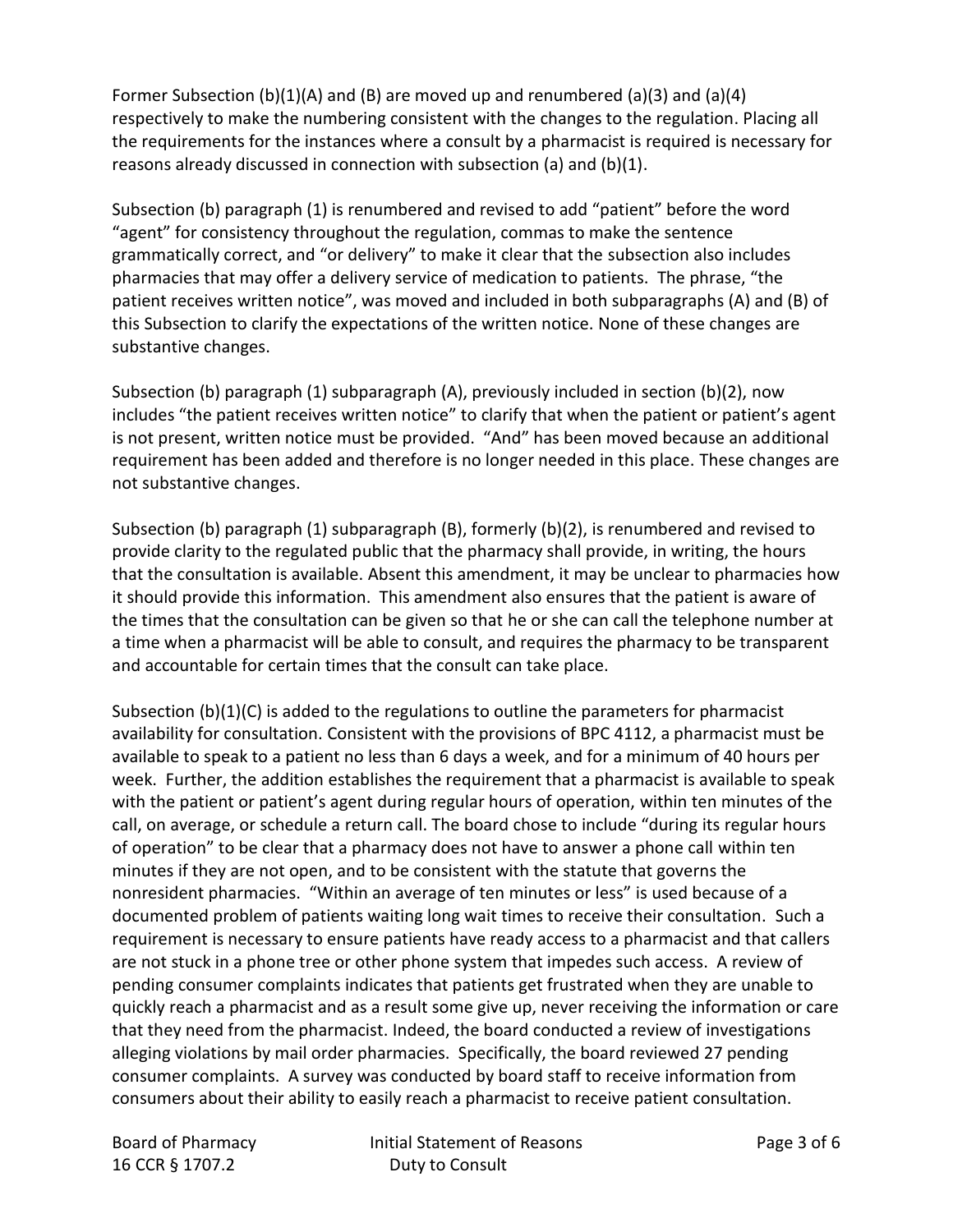Review of the survey results revealed that patients had to make numerous contacts to the mail order pharmacy to follow up on information or have questions answered on prescriptions they had already received. For example, in one case the consumer contacted the pharmacy at least 5 times. Further, when queried most consumers indicated that they spoke with a customer service representative, not a pharmacist, even though pharmacists are obligated to consult with the patients. In addition, the wait times a caller experienced to speak with a pharmacist ranged, with one individual noting that after 15-20 minutes the caller just gave up. This problem must be addressed as patients risk harm when they do not have appropriate drug therapy information. Since the law requires that nonresident pharmacies be available by phone during their business hours to facilitate such patient consultation over the telephone, it is not unreasonable for a pharmacist to speak to the patient in ten minutes or less. Ten minutes allows enough time for someone to assess whether the patient needs a consultation or whether they have an issue that does not warrant speaking to a pharmacist (e.g. an inquiry about when their medication will be delivered). An average time of 10 minutes is necessary to provide some flexibility in the standard. In most cases, the board anticipates that a pharmacist will be available in less than 10 minutes, but in some cases, it may take slightly longer than 10 minutes. Accordingly, a running average of 10 minutes will provide a level of flexibility to account for these variations.

In addition, the board recognizes that it is not always possible for a pharmacist to speak to a patient within an average of ten minutes or less. Therefore, "unless a return call is scheduled to occur within one business hour" was also added. This allows a pharmacist some additional flexibility to assess their current workload when a call comes in to schedule a return call to the patient within one business hour. If a pharmacist was consulting another patient, they would not have to stop their current consultation to meet the ten-minute average requirement. This also gives the patient the knowledge that a return call will be coming, and they do not have to wait on hold for an excessive amount of time or until they give up. "Business hour" was necessary to ensure that if a call came in right as the pharmacy was closing, the pharmacist could schedule the return call the next business day.

Former Subsection (b)(3) is renumbered (b)(2) for clarity and to follow the renumbering above.

The authority and reference citations were updated to ensure that the correct statutory references were included in the regulation.

# **Underlying Data**

- 1. Presentation on Mail Order Pharmacies Consumer Surveys
- 2. Relevant Meeting Materials from Board of Pharmacy Licensing Committee Meeting held April 19, 2018 (Meeting Materials Pages 1-2 and Attachment 1.)
- 3. Relevant Meeting Materials and Minutes from Board of Pharmacy Meeting held May 2-3, 2018 (Meeting Materials Pages 1-4 and Attachment 1, Minutes Pages 5-10)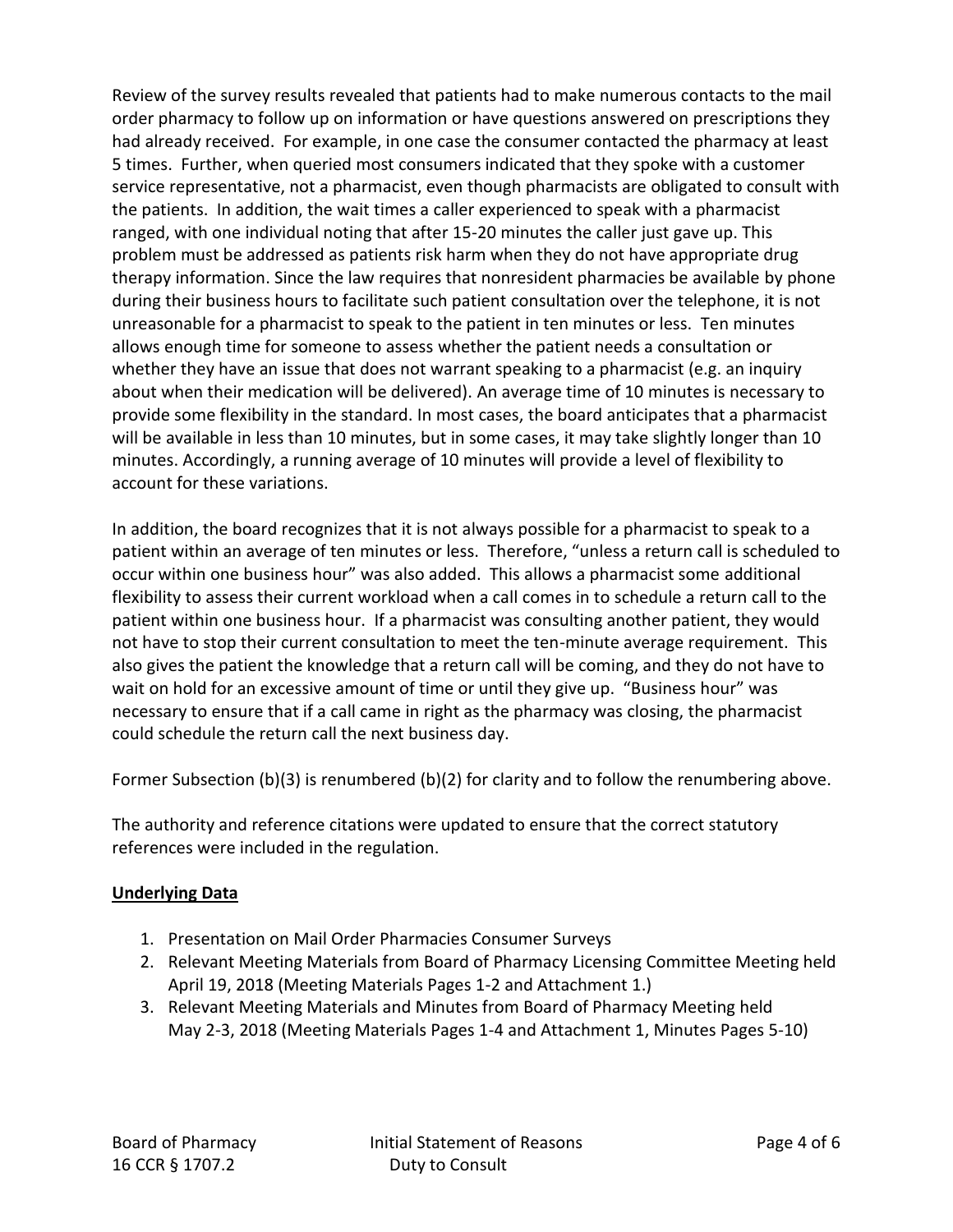### **Business Impact**

The board has made an initial determination that the proposed regulatory action would have no significant statewide adverse economic impact directly affecting businesses and/or employees including the ability of California businesses to complete with businesses in other states. This determination is based on the absence of testimony to that effect during the development of the proposed regulation, which occurred over a few months. In addition, public comment from mail order pharmacy representatives at the board's May 2018 meeting were supportive of the proposal.

### **Economic Impact Assessment**

The board concludes that this regulatory proposal will have the following effects:

- (1) It is unlikely that the proposal will create or eliminate any jobs within California;
- (2) It is unlikely that the proposal will create new, or eliminate existing, businesses in California; and,
- (3) It is unlikely that the proposal will expand businesses currently doing businesses within the state.

The board concludes that the economic impact of this proposal will not be significant. This proposal will impact California pharmacies as well as businesses acting as a mail order pharmacy within California. However, the proposed regulation will not create new, eliminate existing, or expand business in California. The requirement to provide consultation was already specified within California regulation; however, this proposal ensures patients receive timely consultation. California licensed pharmacies and pharmacies that provide mail orders to California patients may hire an additional pharmacist or other staff to meet the 10-minute average requirement; however, the board does not anticipate this to be a standard practice and believes most pharmacies will meet the requirement without additional staff. As the board concludes that impacted pharmacies will be able to meet the mandate without additional staff, the board concludes it will not create or eliminate jobs or businesses in California.

This regulatory proposal benefits the health and welfare of California residents because it ensures, irrespective of the location of a pharmacy, patients will have ready access to a pharmacist.

This regulatory proposal does not affect worker safety or the state's environment.

### **Specific Technologies or Equipment**

This regulation does not mandate the use of specific technologies or equipment.